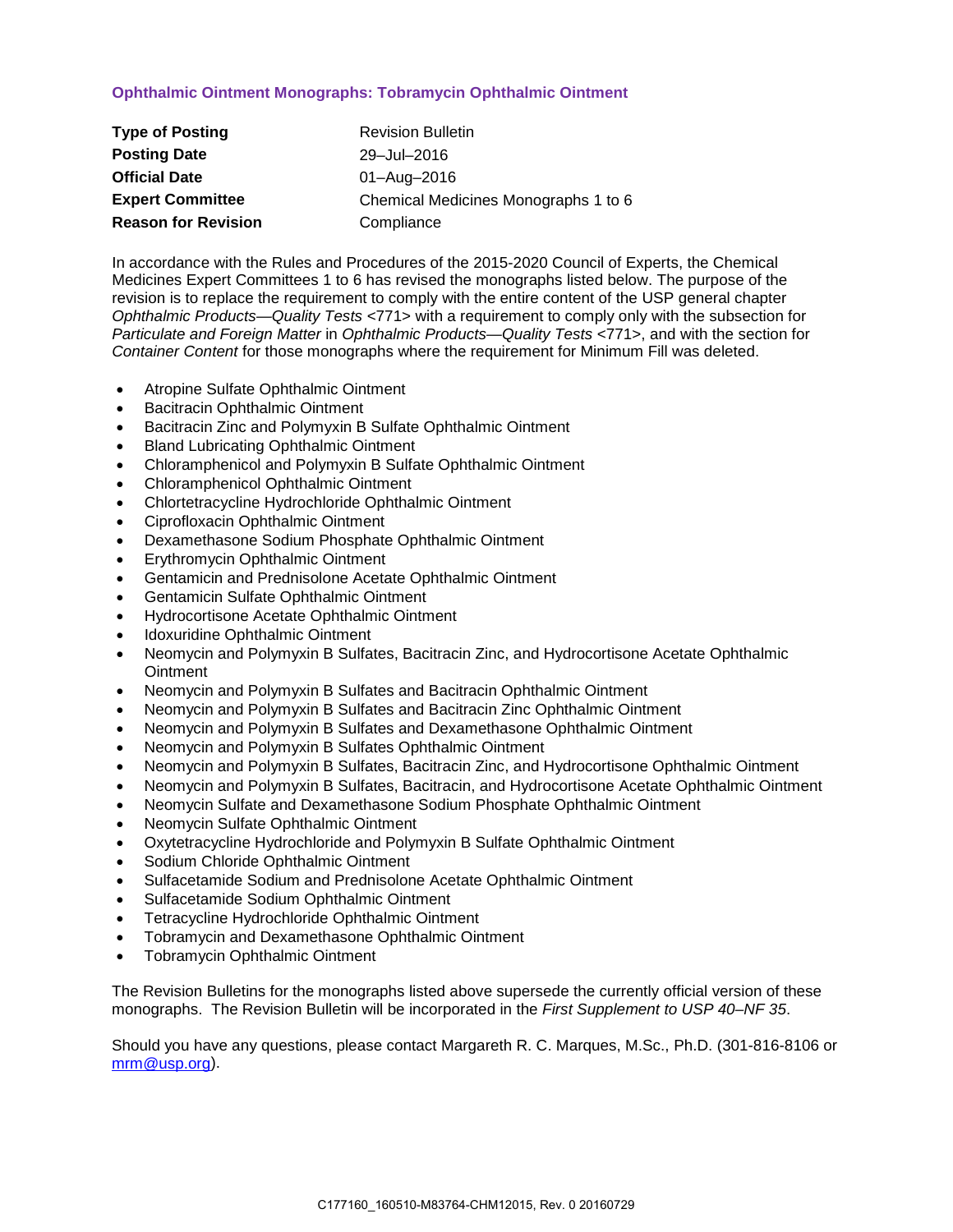# **Tobramycin Ophthalmic Ointment Standard solution:** 0.22 mg/mL of USP Tobramycin RS

- -

means a quantity of Ophthalmic Ointment, containing nominally 3 mg of tobramycin with 2 mL of chloro-

.(See *Chromatography* 〈621〉*, Thin-Layer Chromatogra-* flasks from the bath, and allow to stand for 10 min.

*Solution A* to the plate. Place the plate in a suitable ume, and use promptly.<br>
chromatographic system Suitability.<br>
ogram in the *Developing solvent system* until the sol-<br>
(See *Chromatography (621), System Suitability.* vent front has moved about three-fourths of the **Mode:** LC length of the plate. Remove the plate from the cham-<br>ber, allow the solvent to evaporate, and heat the plate at 110° for 15 min. Immediately locate the spots on the plate by spraying it with *Spray reagent*. **Injection volume:**<sup>20</sup> <sup>µ</sup><sup>L</sup>

**Acceptance criteria:** Tobramycin appears as a pink **System suitability Acceptance criteria:** Iobramycin appears as a pink<br>spot, and the  $R_F$  values of the spots of the *Sample solu*<br>tion and of *Solution A*, respectively, correspond to those<br>of the *Standard solution*.<br>The relative retentio

- **PROCEDURE**<br>
Mobile phase: Dissolve 2.0 g of tris(hydroxymeth-<br>
yl)aminomethane in 800 mL of water. Add 20 mL of<br>
1N sulfuric acid, and dilute with acetonitrile to obtain<br>
2000 mL of a sulfurity solution: NLT 4.0 between
	-
	-
	- tion  $B$  to a 200-mL volumetric flask. Add dimethyl sulf-<br>oxide while mixing, and dilute with dimethyl sulfoxide<br>to volume. Use this reagent within  $4$  h. If kept immersed in an ice-water bath below 10°, the reagent *sample solution*<br>may be used for up to 8 h.  $r_s =$  peak area of tob
	- **Standard stock solution:** 1.1 mg of USP Tobramycin *standard solution* RS prepared as follows. Transfer 55 mg of USP Tobra- *<sup>C</sup><sup>S</sup>* = concentration of USP Tobramycin RS in the

1 N sulfuric acid and enough water to dissolve it, and dilute with water to volume.

- 
- **DEFINITION**<br> **DEFINITION**<br>
Top Standard stock solution in water<br>
Top Standard stock solution in water<br>
Top Standard stock solution in water<br>
Top Standard stock solution in water<br>
Sample solution: Nominally 0.045 mg/mL of separator. Add 50 mL of ether, and extract with four **IDENTIFICATION** 20- to 25-mL portions of water. Combine the water **Change to read: extracts in a 100-mL volumetric flask, and dilute with** extracts in a 100-mL volumetric flask, and dilute with water to volume.
- A. THIN-LAYER CHROMATOGRAPHY<br>Diluent: Butyl alcohol and pyridine (100:1) Diluent: Butyl alcohol and pyridine (100:1) lution, and Blank solution: Proceed as follows. Heat **Standard solution:** 6 mg/mL of USP Tobramycin RS in **Standard solution:** Proceed as follows. Heat **Standard solution:** 6 mg/mL of USP Tobramycin RS in all solutions at the same temperature and for the same water duration from the 60° constant temperature bath at the same time.
	- nominally 3 mg of tobramycin with 2 mL of chloro-<br>form. Add 1 mL of water, shake vigorously by mechan-<br>ical means for 1 min, and centrifuge for 15 min. Use the *Standard solution*, 15.0 mL of the *Sample solution*,<br>the cle form. Add 1 mL of water, shake vigorously by mechanical means for 1 min, and centrifuge for 15 min. Use it is tandard solution, 15.0 mL of the *Sample solution*, and centrifuge for 15 min. Use the *Standard solution* and *phy.*)<sub>▲*USP39*<br>Add acetonitrile to about 2 mL below the 50-ml **Adsorbent:** 0.25-mm layer of chromatographic silica mark allow to cool to room temperature then d</sub> Adsorbent: 0.25-mm layer of chromatographic silica mark, allow to cool to room temperature, then dilute gel mixture gel mixture<br>**Application volume:** 3 µL and the solutions thus ob-<br>tained are the *Derivatized standard solution*, the *De* Application volume:  $3 \mu L$ <br>Developing solvent system: Methanol, chloroform,<br>*ivatized sample solution*, and the *Blank solution*,
		-
	- Developing solvent system: Methanol, chloroform,<br>
	and ammonium hydroxide (60:25:30)<br>
	Spray reagent: 10 mg/mL of ninhydrin in *Diluent*<br>
	Analysis<br>
	Samples: Standard solution, Sample solution, and Solu-<br>
	Samples: Standard so tion A<br>Apply the *Standard solution*, the *Sample solution*, and<br>Solution A to the plate. Place the plate in a suitable<br>Solution A to the plate. Place the plate in a suitable<br>ume, and use promptly.
		-
		-

**Detector:** UV 365 nm<br>Column: 3.9-mm × 30-cm; packing L1<br>Flow rate: 1.2 mL/min

- 
- 
- 
- 

**ASSAY<br>
PROCEDURE**<br> **EXECUTE:** PROCEDURE<br>
Mobile phase: Dissolve 2.0 g of tris(hydroxymeth-<br>
Mobile phase: Dissolve 2.0 g of tris(hydroxymeth-<br>
Mesolution: NLT 4.0 between *p*-naphtholbenzein

- -
	-

$$
Result = (r_U/r_S) \times (C_S/C_U) \times P \times F \times 100
$$

- $r_U$  = peak area of tobramycin from the *Derivatized*
- $r<sub>S</sub>$  = peak area of tobramycin from the *Derivatized*
- RS prepared as follows. Iransfer 55 mg of USP lobra-<br>mycin RS into a 50-mL volumetric flask. Add 1 mL of *Standard solution* (mg/mL)